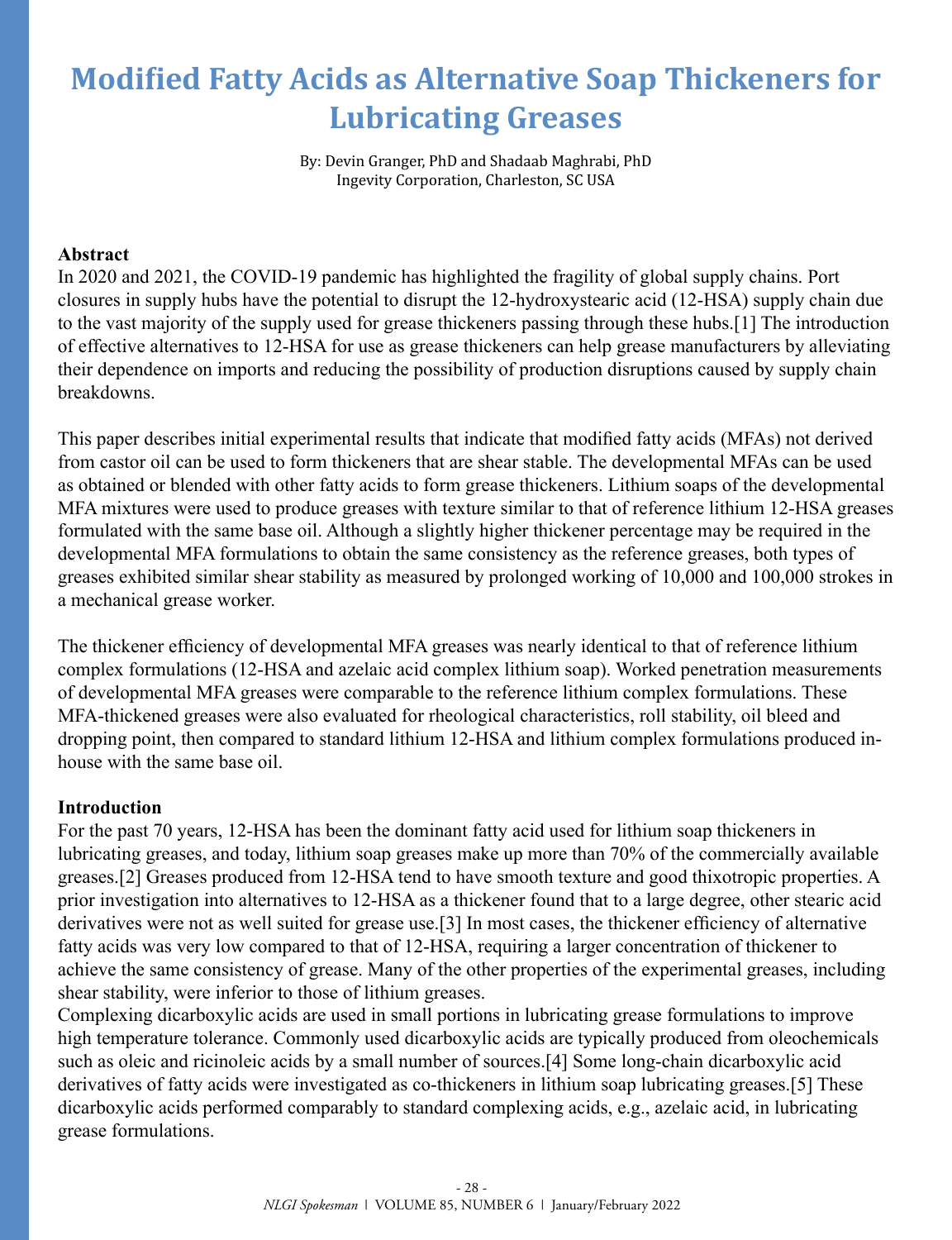Even though there has been enough 12-HSA to meet grease production demand, recent shipping disruptions and potential port closures have highlighted the fragility of this supply chain that relies on sources from one region, South Asia.[1] This paper revisits the idea of alternatives to 12-HSA, focusing on fatty acid derivatives as potential thickener precursors. Modified fatty acid 1 (MFA1) and modified fatty acid 2 (MFA2) are used as obtained and blended with a fatty acid for use as a grease thickener. Lithium soaps are the focus of this investigation, because 12-HSA is widely used for lithium soaps, and lithium soaps are the most widely adopted grease technology.

## **Experimental**

## **Materials:**

Base oils and chemical reagents were used as received. 12-HSA acid was purchased from Tokyo Chemical Industry (TCI) America (Portland, OR). Azelaic acid was purchased from Sigma-Aldrich (Burlington, MA). Lithium hydroxide monohydrate was purchased from Oakwood Products, Inc. (Estill, SC). The MFAs were developmental products produced at Ingevity.

## **Equipment**

Soap reactions to form lithium greases were conducted on the bench scale using a standard glass kettle (Hammett Glass, North Augusta, SC) housed in a heating mantle (VWR, Radnor, PA) [**[Figure 1](#page-1-0)**]. The reaction temperature was monitored with a K-type thermocouple attached to a programmable controller (J-KEM Scientific, St. Louis, MO). The reaction was agitated with a tilted disk impeller with alternating angled teeth (IKA Works Inc., Wilmington, NC). A nitrogen blanket delivered via sparging tube was used to avoid flashing of the base oil or other components and facilitate the removal of reaction water through a Dean Stark apparatus.



<span id="page-1-0"></span>**Figure 1:** Processing equipment for grease sample production: (left) kettle-style chemical reactor and peripherals with mechanical overhead stirrer, and (right) 3-roll mill.

The grease samples were milled on a 3-roll mill (Exakt Technologies Inc., Oklahoma City, OK) [**[Figure](#page-1-0)  [1](#page-1-0)**]. Each sample was passed through the mill 3 times with manual mixing between passes to ensure homogeneity. The grease penetration was determined using a digital manual penetrometer (Humboldt Mfg. Co., Elgin, IL) [**[Figure 2](#page-2-0)a**] per ASTM D217. If grease penetration was less than the target value, then the grease was diluted with base oil and remixed in the glass kettle with an anchor shaped impeller. The penetration was remeasured, and the process repeated until the desired penetration range was achieved.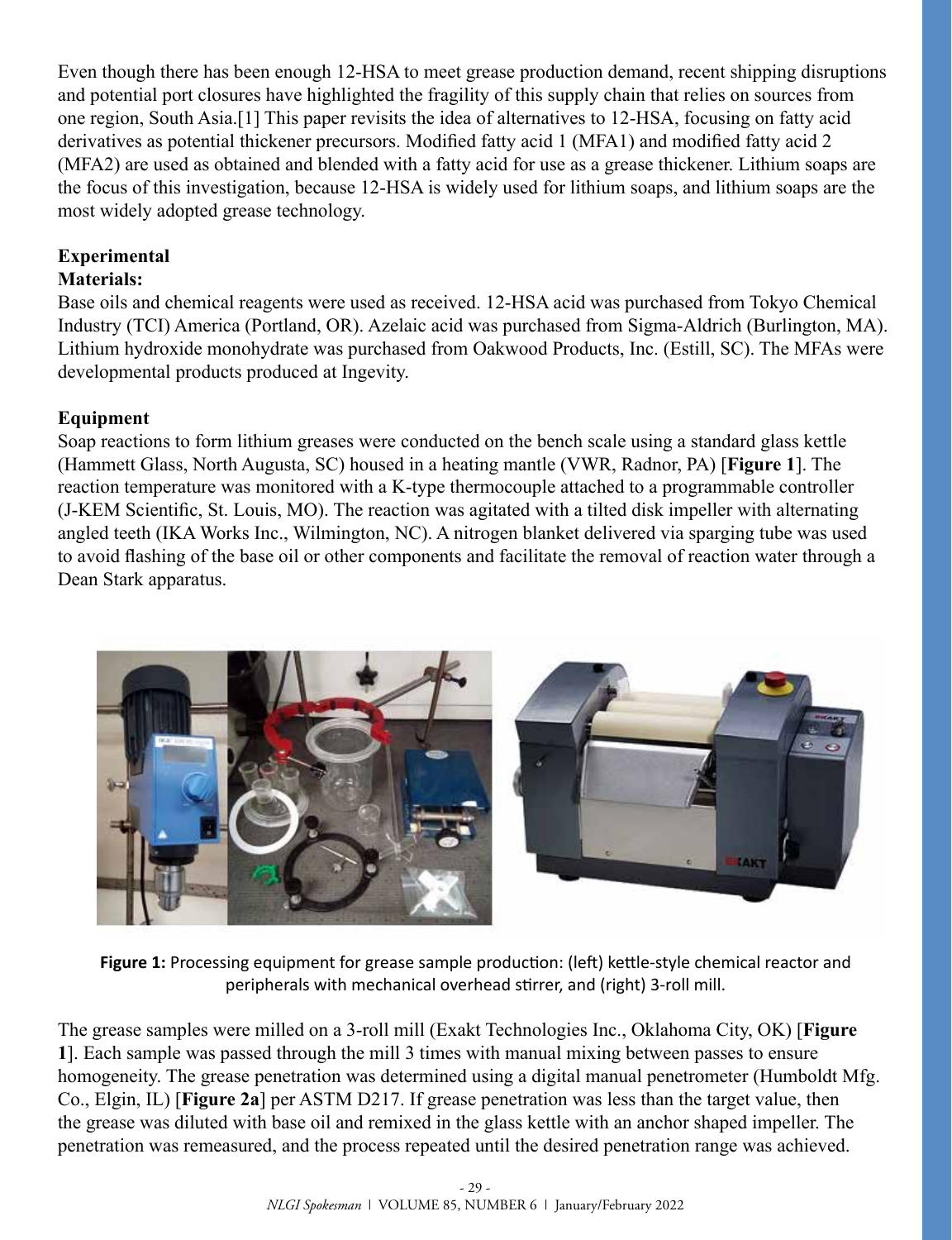Finished samples were shear tested by two methods. Method 1 employed a mechanical grease worker (Koehler Instrument Co. Inc., Holtsville, NY) [**[Figure 2](#page-2-0)b**] to shear the sample, followed by the standard penetration measurement (ASTM D217). Method 2 used a roll stability cell with a 5 kg internal pin (Linetronic Technologies SA, Mendrisio, Switzerland) [**[Figure 2](#page-2-0)c**] turned in a roller oven (ASTM D1831), followed by penetration measurements using the ¼-scale penetration method (ASTM D1403). Dropping point temperature was measured according to ASTM D566 using a stirred hot bath with thermometer and sample insert (Koehler Instrument Co. Inc.) [**[Figure 2](#page-2-0)d**]. Oil separation was measured according to ASTM D6184 using a mesh cone suspended from a steel plate on a beaker (Koehler Instrument Co. Inc.) [**[Figure](#page-2-0)  [2](#page-2-0)e**]. Rheology and viscoelastic properties were measured according to DIN 51810-2 using a modular compact rheometer (Anton Paar USA Inc., Ashland, VA) with a 50 mm parallel plate geometry [**[Figure 3](#page-2-1)**] and a 0.5 mm gap at 40°C.



<span id="page-2-0"></span>**Figure 2:** Standard grease testing apparatus: (a) electronic manual penetrometer, (b) mechanical grease worker, (c) roll stability testing cell, (d) dropping point apparatus, and (e) oil separation test apparatus.



<span id="page-2-1"></span>Figure 3: Modular compact rheometer (left) and full instrument profile (right) sample stage with a 50 mm parallel plate geometry.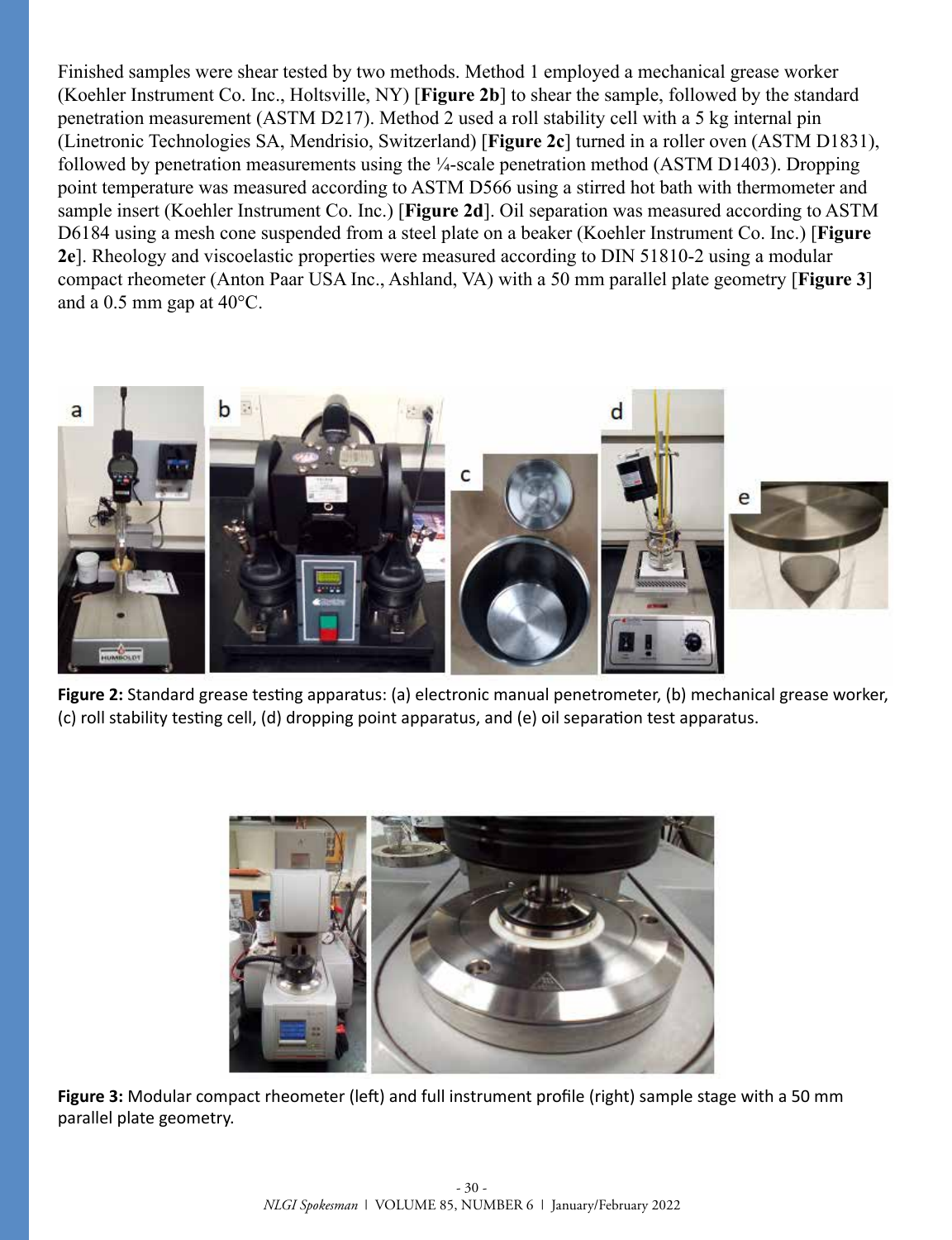## **Personal Protective Equipment**

Fume hoods were utilized as engineering controls for all work at high temperatures discussed above, including formulation of grease samples in the glass reactor and dropping point tests. The 3-roll mill was equipped with various safety shut-off devices and safety guards for safe usage. Safety glasses, laboratory coats and chemically resistant gloves were always used when handling raw materials and greases. Heatresistant gloves were used in addition to chemically resistant gloves when handling hot equipment.

## **Formulation**

In this study, greases were formulated from only soaps and base oils, without any performance additives. Percent thickener was calculated from the combined masses of fatty acid and lithium hydroxide monohydrate divided by the total mass of grease components. The initial base oil and fatty acid were charged to the reaction kettle, heated and stirred under a N<sub>2</sub> blanket.[**[Figure 4](#page-3-0)**] The kettle contents were heated to 72°C until all fatty acid was completely dissolved in the base oil. If the fatty acid would not dissolve in the given base oil, the temperature was increased by 5°C increments until solvation occurred. A slurry of lithium hydroxide monohydrate in water  $(2x$  the mass of  $LiOHH_2O$ ) was added to the kettle and the temperature profile shown in **[Figure 4](#page-3-0)** was followed. Once the sample temperature was below the flashpoint of the base oil, the quench oil was added to further cool the grease.



<span id="page-3-0"></span>**Figure 4:** (left) Example formulation of 12-HSA grease, and (right) temperature ramp profile for soap reactions.

#### **Results and Discussion**

MFAs were tested against 12-HSA and 12-HSA/azelaic acid mixtures in the same base oil. We used two types of naphthenic base oils (NBO1 and NBO2) and two types of paraffinic base oils (G1BO and G2BO) in the study. The investigation started with the two naphthenic base oils;

- 1. NBO1 was International Standards Organization viscosity grade (ISO VG) 22 and NBO2 was ISO VG 220.
- 2. G1BO and G2BO were both ISO VG 22.

Instead of a specific thickener concentration, we targeted a penetration range (in units of 0.1 mm) for the resultant greases. We intended to produce grease samples with similar physical properties, allowing thickener efficiency to be determined in each base oil.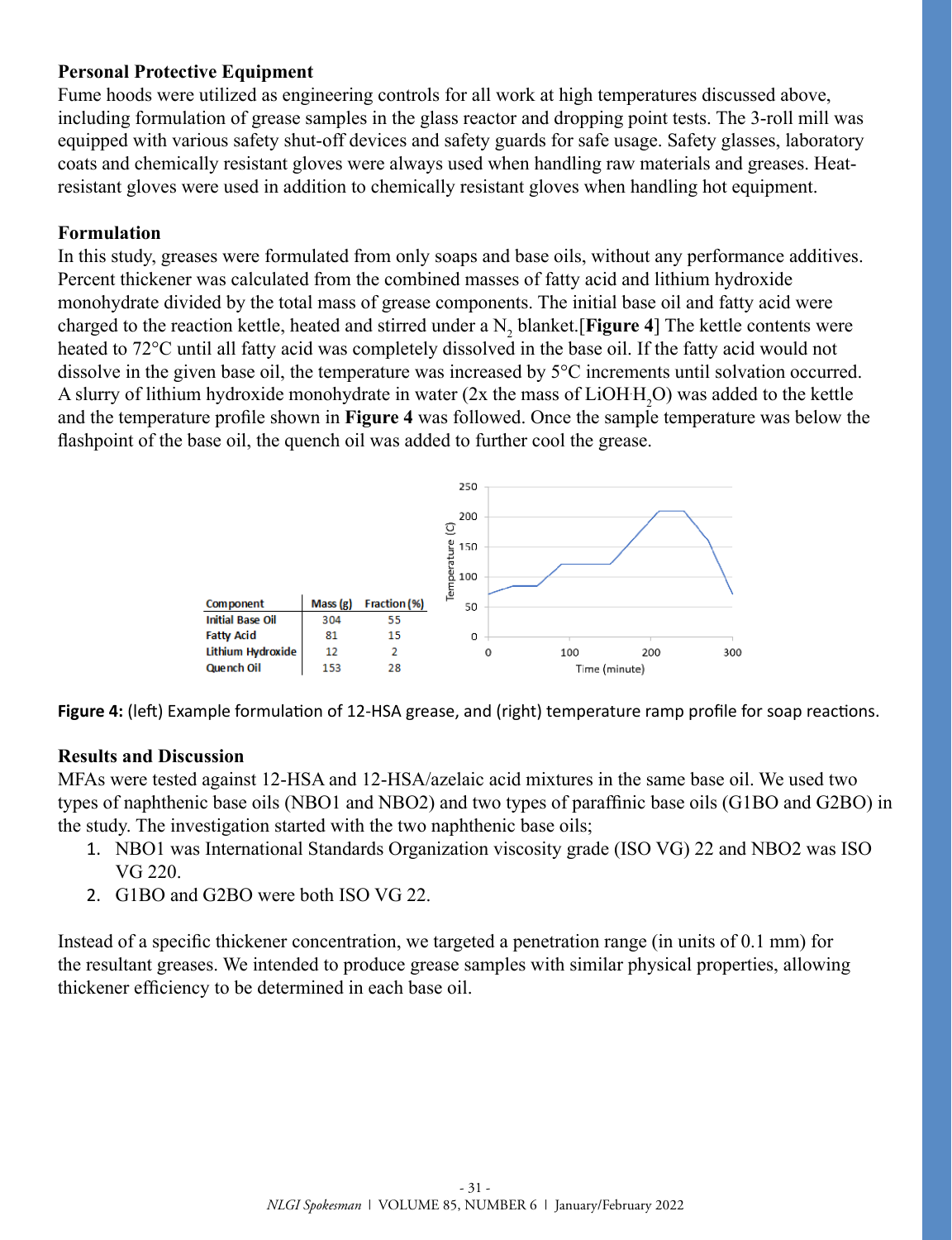#### **Performance in Naphthenic Base Oils:**



<span id="page-4-0"></span>**Figure 5:** Grease samples using (top) NBO1 with (a) 12-HSA, (b) 12-HSA with azelaic acid, (c) MFA1, and (d) MFA2, and (bottom) NBO2 with (e) 12-HSA, (f) 12-HSA with azelaic acid, (g) MFA1, and (h) MFA2.

The MFA greases were very similar to the 12-HSA greases in appearance and texture, although the MFA greases were darker in color compared to the 12-HSA greases [**[Figure 5](#page-4-0)**]. MFA1 produced similar grease properties to 12-HSA greases in both base oils at similar thickener concentrations [**[Table 1](#page-4-1)**], suggesting that thickener efficiency was comparable for MFA1 and 12-HSA formulations in these base oils. MFA2 required considerably more thickener to achieve similar penetration measurements versus 12-HSA in both base oils. Oil bleed for greases prepared using naphthenic base oils was less than 1%. MFA thickened greases had lower dropping points compared to 12-HSA thickened greases.

|                                   |            |                             | NBO <sub>1</sub> |                 |     |          |                                  | NBO <sub>2</sub> |                 |           |
|-----------------------------------|------------|-----------------------------|------------------|-----------------|-----|----------|----------------------------------|------------------|-----------------|-----------|
| <b>Thickener</b>                  |            | <b>Thickener Pentration</b> | <b>NLGI</b>      | <b>Dropping</b> |     |          | Oil Bleed   Thickener Pentration | <b>NLGI</b>      | <b>Dropping</b> | Oil Bleed |
|                                   | Conc. (%)  | $(0.1 \text{ mm})$          | Grade            | Point (°C)      | (%) |          | Conc. $(\%)$ $(0.1 \text{ mm})$  | Grade            | Point (°C)      | (%)       |
| 12-HSA                            | 12         | 253                         | 2.5              | 196             | 0.2 |          | 239                              | з                | 198             | 0.1       |
| $12-HSA +$<br><b>Azelaic Acid</b> | $13(11+2)$ | 251                         | 2.5              | 224             | 0.7 | $8(7+1)$ | 241                              | з                | 223             | 0.7       |
| MFA1                              | 13         | 245                         | з                | 184             | 0.2 | 8        | 249                              | 2.5              | 183             | 0.0       |
| MFA <sub>2</sub>                  | 16         | 246                         | з                | 191             | 0.2 | 12       | 284                              |                  | 182             | 0.3       |

<span id="page-4-1"></span>**Table 1:** Thickener concentration of grease formulations with unworked penetration and NLGI grade, dropping point and oil bleed measurements in naphthenic base oil NB01 (left) NBO1 and NB02 (right). In NB01, the thickener concentration of 12-HSA + azelaic acid was 13% total with 11% from 12-HSA and 2% from azelaic acid. In NBO2, he thickener concentration of 12-HSA + azelaic acid was 8% total with 7% from 12-HSA and 1% from azelaic acid.

Worked penetration measurements of MFA1-thickened greases in both NBO1 and NBO2 showed slightly more shear softening compared to 12-HSA-based greases in the same base oils [**[Table 2](#page-5-0)**]. The effect was more pronounced with NBO1 where an additional 9% difference was observed for the MFA1-thickened grease compared to the 12-HSA grease. MFA2 behaved differently than MFA1 in the naphthenic base oils, where MFA2-thickened greases were more shear stable under mechanical grease worker conditions compared to their 12-HSA grease counterparts. MFA2-thickened greases had only an 11% difference in penetration between 60 and 100,000 strokes, compared to 25% for 12-HSA greases. MFA2-thickened greases made in NBO1 stiffened under shear, while those formulated in NBO2 softened under shear.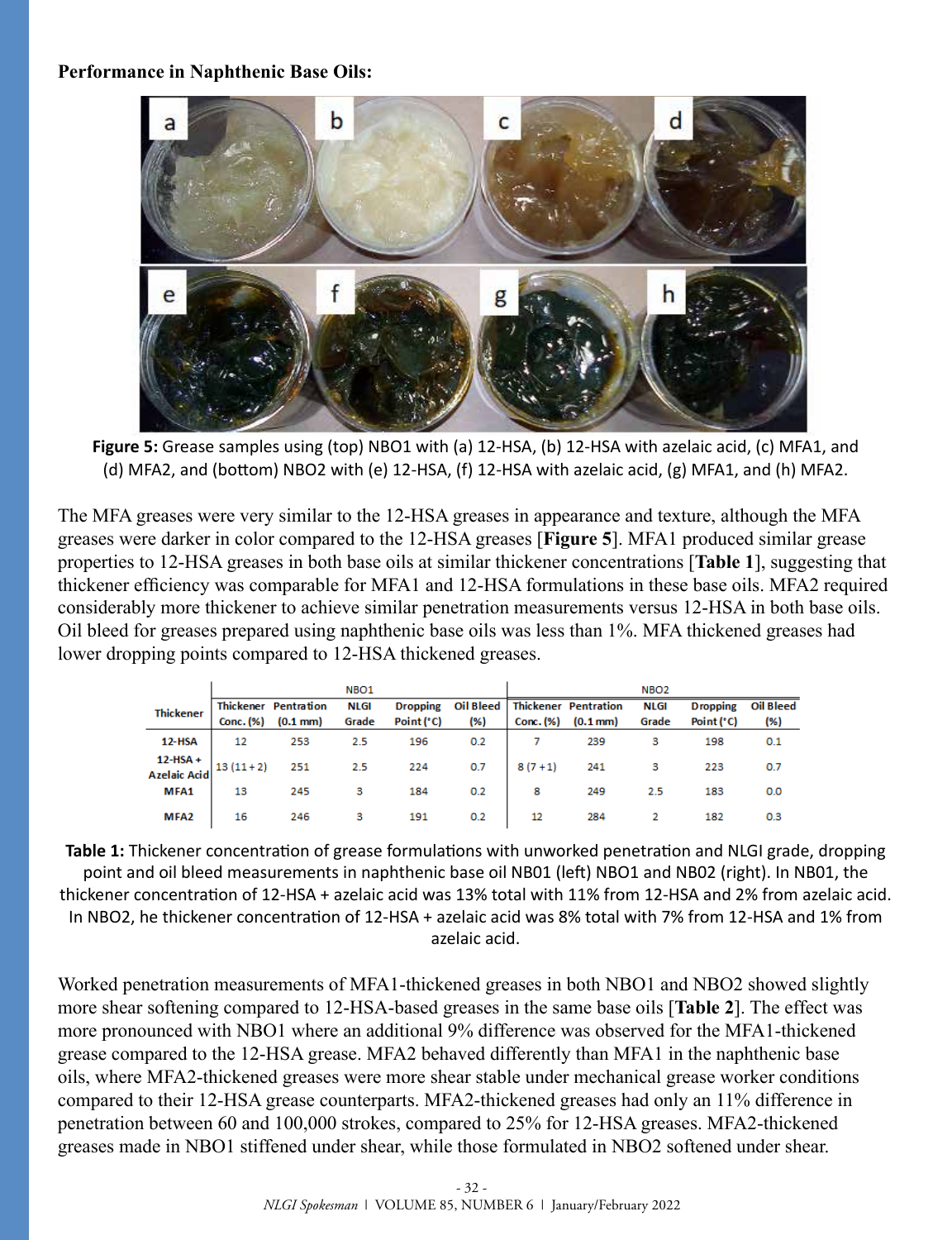|                                   | NBO <sub>1</sub> |     |                                                               |     |    |     | NBO <sub>2</sub> |    |     |    |  |
|-----------------------------------|------------------|-----|---------------------------------------------------------------|-----|----|-----|------------------|----|-----|----|--|
| <b>Thickener</b>                  | 60x              |     | 10Kx % Change 100Kx % Change 60x 10Kx % Change 100Kx % Change |     |    |     |                  |    |     |    |  |
| <b>12-HSA</b>                     | 251              | 280 | 12                                                            | 314 | 25 | 240 | 273              | 14 | 304 | 26 |  |
| $12-HSA +$<br><b>Azelaic Acid</b> | 246              | 276 | $12 \qquad 296 \qquad .$                                      |     | 21 | 243 | 260              |    | 291 | 20 |  |
| MFA1                              | 251              | 304 | 21                                                            | 337 | 34 | 247 | 288              | 16 | 318 | 29 |  |
| MFA <sub>2</sub>                  | 257              | 252 | $\overline{2}$                                                | 230 | 11 | 271 | 295              | 9  | 302 | 11 |  |

<span id="page-5-0"></span>**Table 2:** Worked penetration of grease formulations in naphthenic base oils, (left) NBO1, and (right) NBO2. Samples were worked using a mechanical grease worker, and penetration was measured using an electronic manual penetrometer (ASTM D217).

The difference in shear stability for greases formulated in naphthenic base oils was more pronounced after roll stability testing (ASTM D1831). Samples were rolled for 16 hours at 25 rpm using a standard roller cell with a 5 kg internal pin. The results of rolling NBO1 samples were analogous to the effects of using the mechanical grease worker [**[Table 3](#page-5-1)**], though the MFA1-thickened greases softened more due to rolling than working. All NBO1 samples were negatively affected to a considerable extent by the addition of 10% water to the rolling cell, but MFA2-thickened greases performed much better than all other samples under this condition with only a 25% difference in penetration before and after rolling. The structure of the grease thickener broke down for greases formulated with MFA1 in both naphthenic base oils and for MFA2 in NBO2, while the 12-HSA thickener performed better in NBO2 then NBO1.

|                                  | NBO <sub>1</sub>                |        |          |                       |          |                                 | NBO <sub>2</sub> |          |                       |          |  |
|----------------------------------|---------------------------------|--------|----------|-----------------------|----------|---------------------------------|------------------|----------|-----------------------|----------|--|
| <b>Thickener</b>                 | <b>Before</b><br><b>Rolling</b> | Rolled | % Change | Rolled +<br>10% Water | % Change | <b>Before</b><br><b>Rolling</b> | Rolled           | % Change | Rolled +<br>10% Water | % Change |  |
| 12-HSA                           | 245                             | 289    | 18       | 411                   | 68       | 239                             | 303              | 27       | 297                   | 24       |  |
| $12-HSA+$<br><b>Azelaic Acid</b> | 228                             | 285    | 25       | 443                   | 95       | 241                             | 287              | 19       | 351                   | 45       |  |
| MFA1                             | 231                             | 341    | 47       | <b>Breakdown</b>      |          | 229                             | 338              | 48       | <b>Breakdown</b>      |          |  |
| MFA <sub>2</sub>                 | 223                             | 250    | 12       | 278                   | 25       | 258                             | 357              | 38       | Breakdown             |          |  |

<span id="page-5-1"></span>**Table 3:** Roll stability testing of grease formulations in naphthenic base oils, (left) NBO1, and (right) NBO2. Samples were rolled in a sealed steel cylinder with 5 kg internal steel pin (ASTM D1831), and penetration was measured using a ¼-scale cone (ASTM D1403).

#### **Performance in Paraffinic Base Oils**

Two paraffinic base oils were used to formulate greases, a Group I (G1BO) ISO VG 22 and a Group II (G2BO) ISO VG 22. Only MFA1 and 12-HSA thickeners were tested in both paraffinic oils; a blend of 12- HSA and azelaic acid was also formulated in G1BO. The appearance and texture of these greases were very similar to that of the greases formed in NBO1, and MFA1 greases were very similar to 12-HSA greases in both paraffinic base oils [**[Figure 6](#page-5-2)**], although the MFA1 greases were amber compared to the off-white 12- HSA greases.

<span id="page-5-2"></span>

**Figure 6:** Grease samples formulated using (left) G1BO with (a) 12-HSA, (b) 12-HSA with azelaic acid, and (c) MFA1, and (right) G2BO with (d) 12-HSA, and (e) MFA1.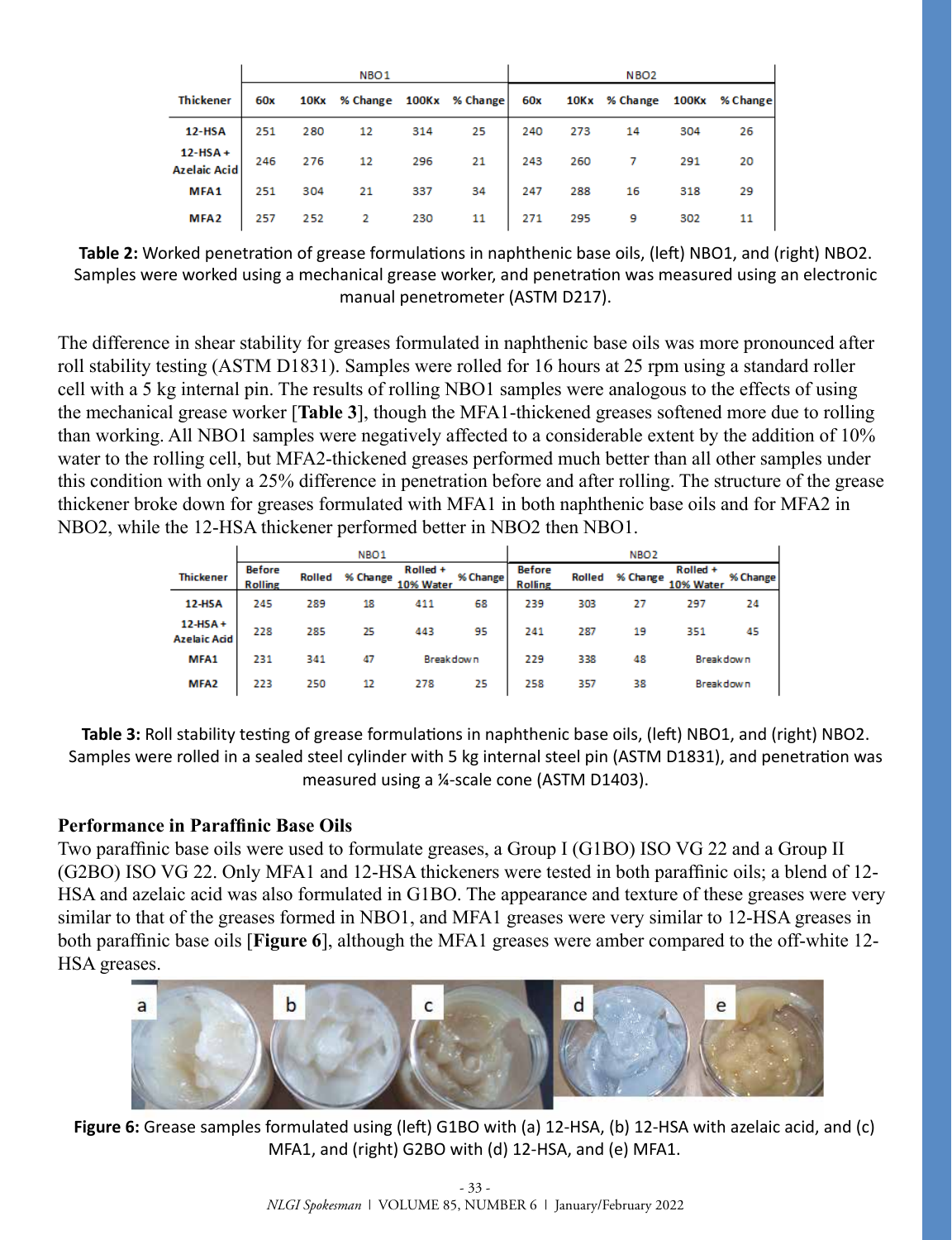In G1BO, almost equal concentrations of MFA1 thickener and 12-HSA thickener were used to achieve greases with similar consistencies [**[Table 4](#page-6-0)**] much like the performance of these thickeners in naphthenic base oils. However, in G2BO, MFA1 had considerably lower thickener efficiency than 12-HSA. The dropping point was depressed in the paraffinic base oils versus 12-HSA, with approximately a 20°C lower dropping point observed for MFA1 greases, which was consistent with the results for the greases prepared in naphthenic base oils. Oil bleed was similar for all samples, and values were typically between 1% and 3%, which was slightly higher than the naphthenic grease examples where the typical oil bleed was <1%.

Worked penetration results for greases prepared in paraffinic base oils showed some parallels with the results for the greases formulated in the naphthenic base oils. The greases prepared with MFA1 thickener showed better shear stability at 10,000 and 100,000 double strokes compared to both 12-HSA-thickened greases made in G1BO [**[Table 5](#page-6-1) left**]. MFA1-thickened grease demonstrated lower shear stability versus 12-HSA-thickened grease in G2BO at 10,000 double strokes, but similar stability at 100,000 double strokes [**[Table 5](#page-6-1) right**]. The penetration of the MFA1-thickened grease increased by 18% after 10,000 double strokes, but only up to 25% after 100,000 double strokes, whereas the 12-HSA-thickened grease increased by 10% and 22% after 10,000 and 100,000 double strokes, respectively.

Roll stability tests confirmed the results from the work stability tests when compared to the dry rolled samples [**[Table 6](#page-7-0)**]. In G1BO, MFA1 and 12-HSA thickeners performed similarly when comparing percent change in penetration before and after the roll test. Similar changes in penetration were measured for worked and rolled samples of greases prepared with all thickeners in G2BO. Large differences in shear stability were observed for MFA1- versus 12-HSA-based greases when rolled with 10% water. The 12-HSAbased greases softened to grades 00 to 000 when water was introduced, while the MFA1-thickened greases softened (G1BO) or thickened (G2BO) by only 1 NLGI grade on rolling with water.

|                     |            |                                                   | G1BO          |                               |                    |           |                                                   | G2BO          |                               |                  |
|---------------------|------------|---------------------------------------------------|---------------|-------------------------------|--------------------|-----------|---------------------------------------------------|---------------|-------------------------------|------------------|
| <b>Thickener</b>    | Conc. (%)  | <b>Thickener Pentration</b><br>$(0.1 \text{ mm})$ | NLGI<br>Grade | <b>Dropping</b><br>Point ("C) | Oil Bleed<br>$(*)$ | Conc. (%) | <b>Thickener Pentration</b><br>$(0.1 \text{ mm})$ | NLGI<br>Grade | <b>Dropping</b><br>Point ("C) | Oil Bleed<br>(%) |
| <b>12-HSA</b>       | 12         | 273                                               |               | 201                           | 1.1                | 12        | 273                                               |               | 205                           |                  |
| $12-HSA+$           |            |                                                   |               |                               |                    |           |                                                   |               |                               |                  |
| <b>Azelaic Acid</b> | $12(10+2)$ | 255                                               | 2.5           | 220                           | 3.4                | ٠         | ۰                                                 |               |                               |                  |
| MFA <sub>1</sub>    | 13         | 298                                               |               | 177                           | 0.7                | 16        | 332                                               |               | 183                           |                  |

**Table 4:** Thickener concentration of grease formulations with unworked penetration and NLGI grade, dropping point and oil bleed measurements in paraffinic base oils (left) for G1BO. The thickener concentration of 12- HSA + azelaic acid was 12% total with 10% from 12-HSA and 2% from azelaic acid. (right) for G2BO. 12-HSA and azelaic acid mix was not used in this comparison for G2BO.

<span id="page-6-0"></span>

|                                 |     |     | G1BO                         |     |    |     |     | G2BO                             |     |    |
|---------------------------------|-----|-----|------------------------------|-----|----|-----|-----|----------------------------------|-----|----|
| <b>Thickener</b>                | 60x |     | 10Kx % Change 100Kx % Change |     |    |     |     | 60x 10Kx % Change 100Kx % Change |     |    |
| 12-HSA                          | 239 | 280 | 17                           | 320 | 34 | 271 | 299 | 10                               | 330 | 22 |
| 12-HSA +<br><b>Azelaic Acid</b> | 252 | 279 | 11                           | 296 | 17 | ۰   |     | <b>Contract</b>                  |     |    |
| MFA1                            | 287 | 313 | 9                            | 322 | 12 | 327 | 386 | 18                               | 408 | 25 |

<span id="page-6-1"></span>**Table 5:** Worked penetration of grease formulations in paraffinic base oils, (left) G1BO, and (right) G2BO. The 12-HSA and azelaic acid blend was not used as comparison for G2BO. Samples were worked using a mechanical grease worker, and penetration was measured using an electronic penetrometer (ASTM D217).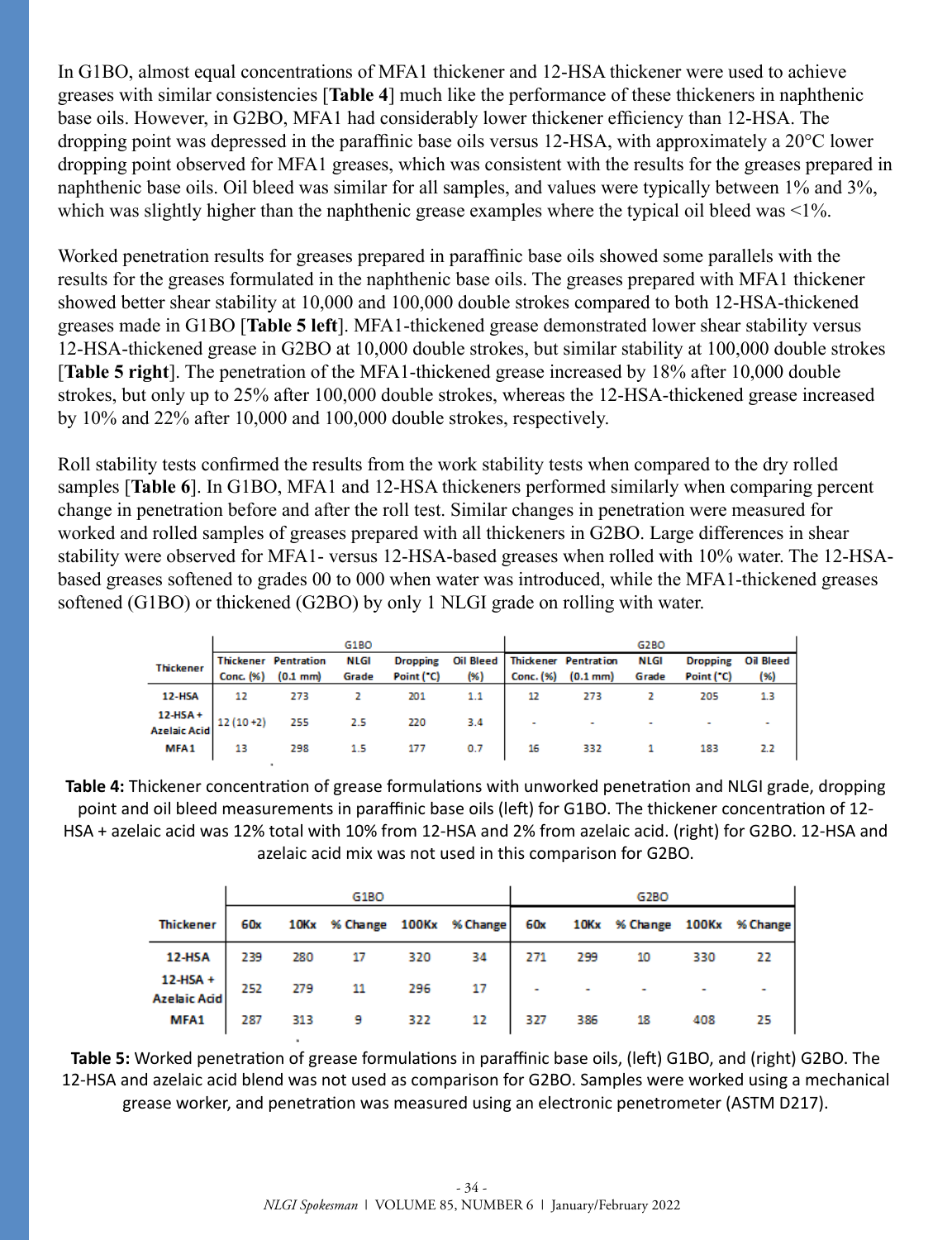|                                  |                                 |     | G1BO            |                       |          |                                 |                          | G2BO            |                       |          |
|----------------------------------|---------------------------------|-----|-----------------|-----------------------|----------|---------------------------------|--------------------------|-----------------|-----------------------|----------|
| <b>Thickener</b>                 | <b>Before</b><br><b>Rolling</b> |     | Rolled % Change | Rolled +<br>10% Water | % Change | <b>Before</b><br><b>Rolling</b> |                          | Rolled % Change | Rolled +<br>10% Water | % Change |
| 12-HSA                           | 254                             | 293 | 15              | 416                   | 64       | 225                             | 272                      | 21              | 390                   | 74       |
| $12-HSA+$<br><b>Azelaic Acid</b> | 267                             | 299 | 12              | 487                   | 82       |                                 | $\overline{\phantom{a}}$ |                 |                       |          |
| MFA1                             | 294                             | 340 | 16              | 312                   | 6        | 334                             | 429                      | 28              | 287                   | 14       |

<span id="page-7-0"></span>**Table 6:** Roll stability testing of grease formulations in paraffinic base oils, (left) G1BO, and (right) G2BO. A blend of 12-HSA and azelaic acid was not used in this comparison for G2BO. Samples were rolled in a sealed steel cylinder with 5 kg internal steel pin (ASTM D1831), and penetration was measured using a ¼-scale cone (ASTM D1403).

#### **Rheology Analysis**

Rheological properties were measured for the grease samples formed in NBO1 and NBO2 [**[Figure 7](#page-7-1)**] according to DIN 51810-2 Method A. The method requires a slow heat ramp to the desired test temperature (0.4°C/minute) and a long equilibration time at the test temperature (30 minutes). This procedure is due to the low thermal conductivity of grease, and insufficient temperature equilibration time can result in inconsistent results.

Rheology measures the physical response (glow and deformation) of materials under stress. Greases belong to a special subset of non-Newtonian viscoelastic materials.[6] An example of a rheology curve as measured by the rheometer [**[Figure 7](#page-7-1) left**] shows the linear viscoelastic (LVE) range where the storage modulus (G') and loss modulus (G'') remain relatively flat (constant) over a range of shear stresses. The G' values were used to compare the consistency of the grease samples.[7] The G' values within each base oil set were all very similar, which agreed well with the penetration measurements for these samples.



<span id="page-7-1"></span>**Figure 7:** (left) Rheology data for greases thickened with MFA1 and lithium soap in NBO1. The storage modulus (G', ---) and loss modulus (G'', - - -) are shown on the same graph with both axes on a logarithmic scale. The values of G' and G'' intersect at the flow stress (τf) at which the sample becomes more liquid-like than solid-like and the shear stress where the linear viscoelastic region ends; G' deviates more than 10% at the yield stress (τy). (right) Rheological values of G' and τf for grease samples in NBO1 and NBO2.

The flow stress  $(\tau_f)$  of the grease gives a measure of the sample behavior under shearing conditions.  $\tau_f$  is the shear force required to effectively liquify the sample and is represented in rheology measurements as the point where the storage and loss moduli curves cross. Flow stress was consistently lower for MFA-thickened greases compared to 12-HSA-thickened greases, but not all thickeners had equivalent flow stress in both naphthenic base oils.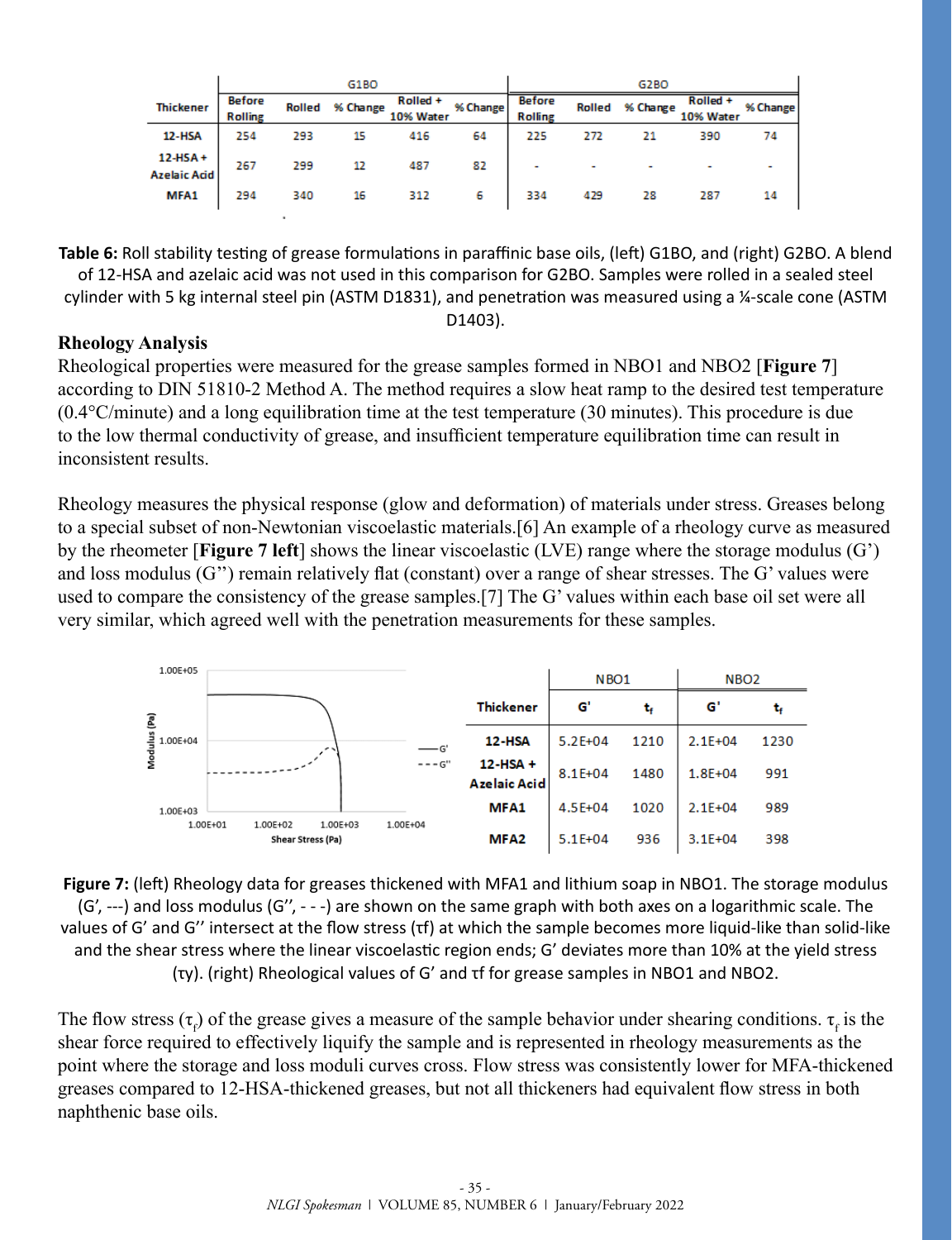One of the most important properties of lubricating grease is its ability to shear thin and return to its solid state after shear is removed, thus keeping the lubricant in place. This behavior can be observed via a rheometer, allowing us to measure and compare the responses of greases. Each grease sample was conditioned in the same manner as DIN 51810-2, with a slow heating ramp followed by a long equilibration at constant. Samples were tested at 40°C using the oscillation mode of the rheometer by adjusting the shear strain to observe specific sample properties [**[Figure 8](#page-8-0)**]. In stage 1, the shear strain was set to a value that was well within the LVE range for the sample (0.1% strain) to measure the baseline modulus. In stage 2, the shear strain was stepped up to a value well above  $\tau_f$  for the sample (100% strain) in order to break down the solid structure. Then, in stage 3, the shear strain was set back to 0.1% to observe the regeneration of the solid structure of the sample.

Only the results for greases formulated with 12-HSA and MFA1 in NBO1 are is shown [**[Figure 8](#page-8-0)**] for clarity. The 12-HSA- and MFA-based greases exhibited similar solid regeneration behavior. Both storage and loss moduli values were consistent with DIN 51810-2 measurements in stage 1 for all samples. During stage 2, the storage modulus dropped below the loss modulus as expected for grease sheared beyond its flow stress. When the high shear condition was stopped at the beginning of stage 3, the storage modulus increased strongly over the course of a few seconds, while the loss modulus fluctuated and eventually increased. Both moduli increased to below their initial values in stage 1 but continued to increase slowly over time. The initial recovery of the moduli was the same for both sets of samples, but in the MFAthickened greases, the moduli increased more quickly after the initial recovery than the 12-HSA-thickened greases. All samples fully regained their moduli after several hours.



<span id="page-8-0"></span>**Figure 8:** Thixotropic traces of greases formulated with 12-HSA (---) and MFA-1 (---) in NBO1. Low shear strain (0.1%) was used in stage 1 (4,810–4,850 s) to obtain baseline moduli; high shear strain (100%) was used in stage 2 (4,850–4,880 s) to break down the solid structure of the grease; and low shear was used in stage 3 (4,880 s and up) to observe rebuilding of the solid structure of the grease.

#### **Conclusions**

Soap thickened grease characteristics are often formulation dependent, and this behavior was observed in this study. Lithium soaps thickened with 12-HSA, 12-HSA complexed with azelaic acid and MFA soaps were prepared in two naphthenic base oils (ISO VG 22 and ISO VG 220) and two paraffinic base oils (Group I ISO VG 22 and Group II ISO VG 22). Greases were produced in a target penetration range (240 – 280 penetration units, 0.1 mm), and then dropping point, oil separation, shear stability and rheology were measured.